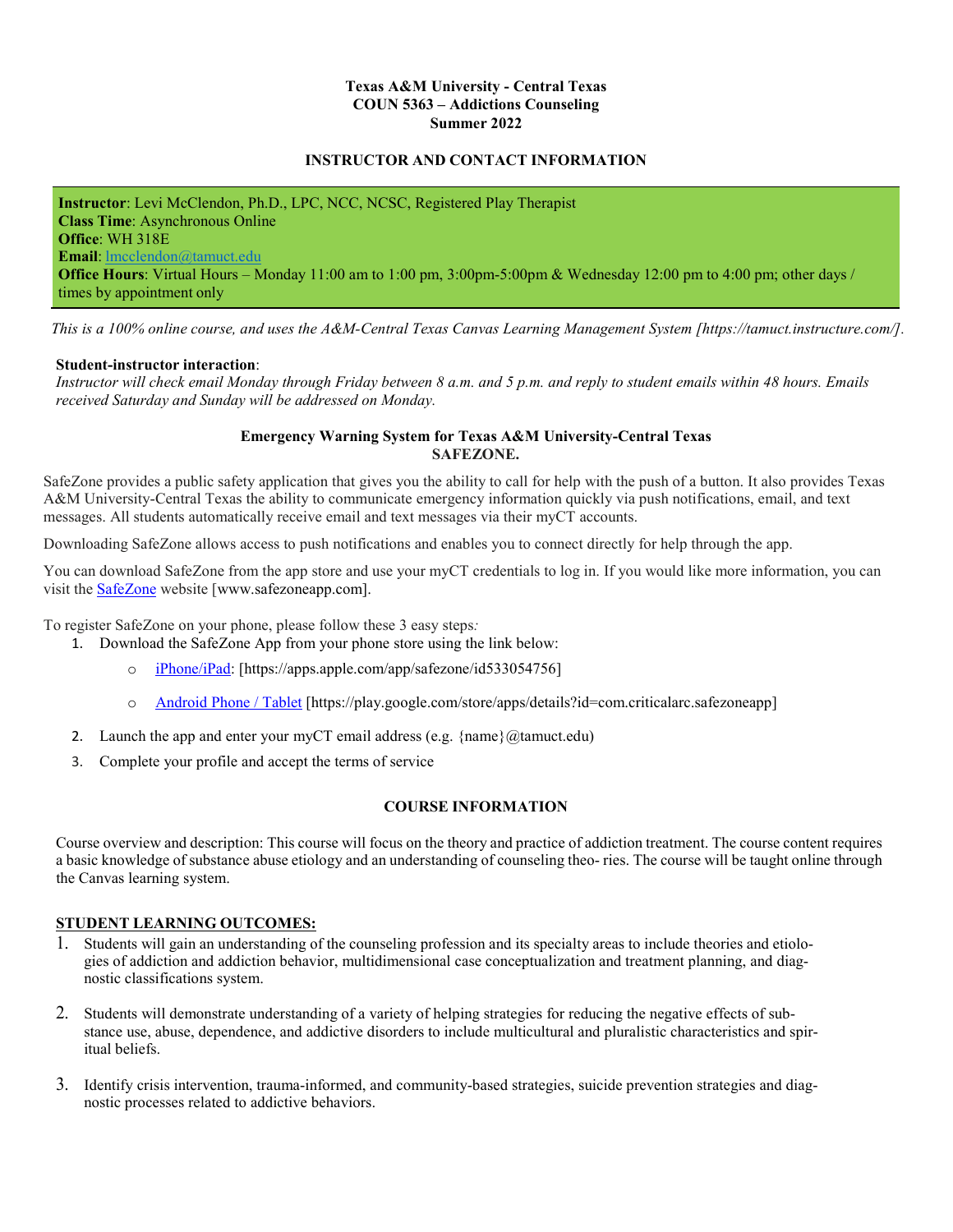# **In accordance with CACREP best practices standards for all counselors-in-training development, the following areas will be promoted in this course:**

| <b>CACREP</b> Standard |                                                                                                                                                                                                                                                                                   | <b>Activity</b>                                                                  | <b>SLOs</b>          |
|------------------------|-----------------------------------------------------------------------------------------------------------------------------------------------------------------------------------------------------------------------------------------------------------------------------------|----------------------------------------------------------------------------------|----------------------|
|                        | <b>Common Core for all students:</b>                                                                                                                                                                                                                                              |                                                                                  |                      |
| a.                     | history and philosophy of the counseling profession and its<br>speciality areas (IIF1a);                                                                                                                                                                                          | <b>Online Trainings</b>                                                          | SLO <sub>1</sub>     |
| b.                     | the multiple professional roles and functions of counselors<br>across specialty areas, and their relationships with human service<br>and integrated behavioral health care systems, including inter-<br>agency and interorganizational collaboration and consultation<br>(IIF1b); | Interview Project                                                                | SLO <sub>1</sub>     |
| c.                     | counselors' roles and responsibilities as members of interdisci-<br>plinary community outreach and emergency management re-<br>sponse teams (IIF1c);                                                                                                                              | <b>Interview Project</b>                                                         | SLO <sub>3</sub>     |
| d.                     | professional organizations, including membership benefits, ac-<br>tivities, services to members, and current issues (IIF1f);                                                                                                                                                      | <b>Discussion Boards</b>                                                         | SLO <sub>3</sub>     |
|                        | e. professional credentialing, includingcertification, licensure,<br>and accreditation practices and standards, and the effects of<br>public policy on these issues (IIF1g);                                                                                                      | <b>Online Trainings</b>                                                          | SLO <sub>3</sub>     |
| f.                     | multicultural and pluralistic characteristics within and among di-<br>verse groups nationally and internationally (IIF2a);                                                                                                                                                        | Addictions Case Conceptual-<br>ization and Treatment Plan<br>Presentation        | SLO <sub>1</sub>     |
| g.                     | multicultural competencies (IIF2c).                                                                                                                                                                                                                                               | Addictions Case Conceptual-<br>ization and Treatment Plan<br>Presentation        | SLO <sub>1</sub>     |
| h.                     | the impact of spiritual beliefs on clients' and counselors'<br>worldview (IIF2g);                                                                                                                                                                                                 | Behavior Change Project                                                          | SLO <sub>2</sub>     |
| i.                     | knowledge of theories and etiology of addictions and addictive<br>behaviors (IIF3d);                                                                                                                                                                                              | Addictions Case Conceptual-<br>ization and Treatment Plan<br>Presentation        | SLO(1, 2,<br>3       |
| j.                     | essential interviewing, counseling, and case conceptualization<br>skills (IIF5g)                                                                                                                                                                                                  | <b>Addictions Case Conceptual-</b><br>ization and Treatment Plan<br>Presentation | SLO <sub>1</sub> , 2 |
| k.                     | suicide prevention models and strategies (IIF5l)                                                                                                                                                                                                                                  | <b>Discussion Boards</b>                                                         | SLO <sub>3</sub>     |
| 1.                     | crisis intervention, trauma-informed, and community-based strate-<br>gies, such as Psychological First Aid (IIF5m)                                                                                                                                                                | <b>Discussion Boards</b>                                                         | SLO <sub>3</sub>     |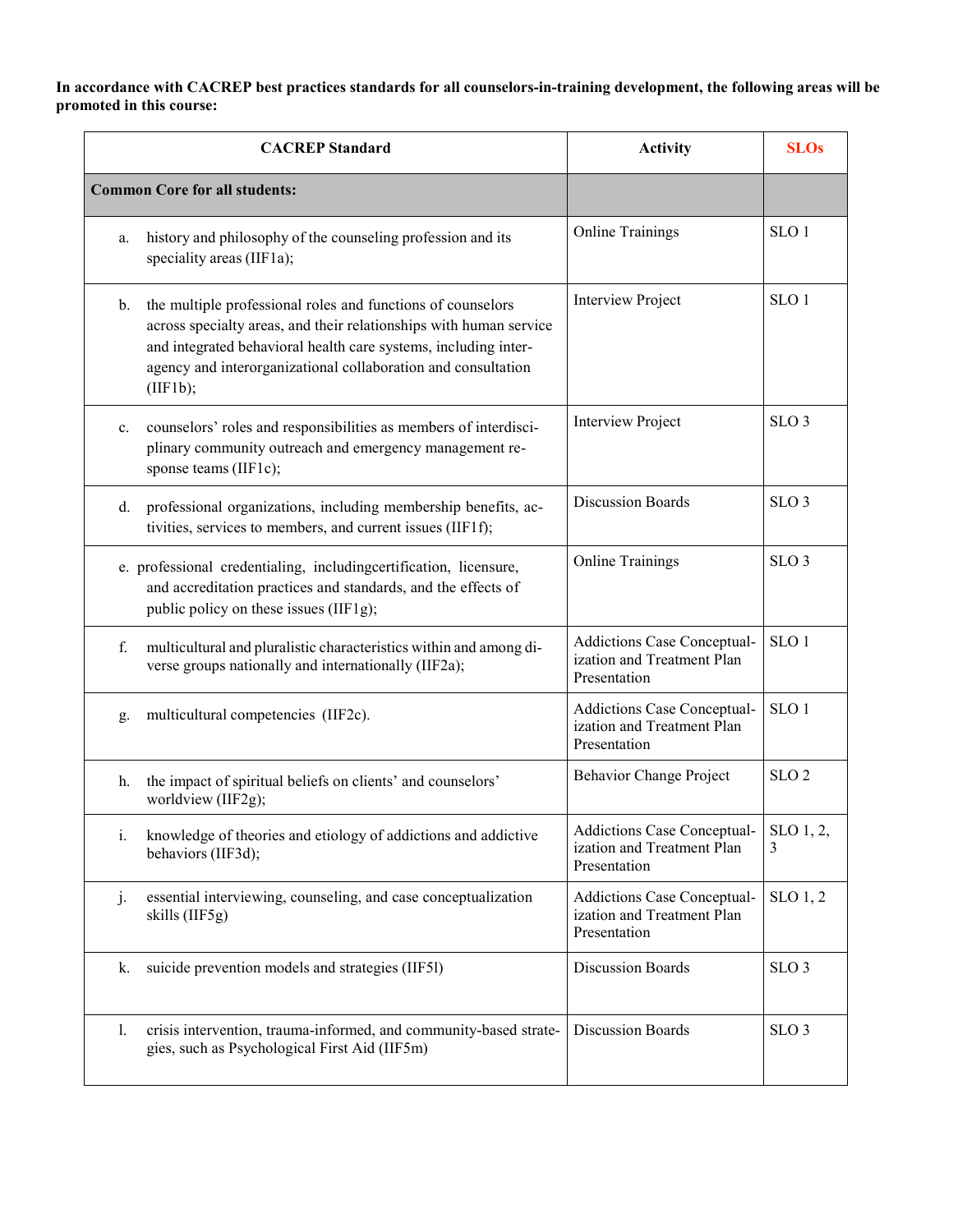|    | m. theoretical foundations of group counseling and group work<br>(IIF6a)                                                                                                                                                                                                 | <b>Online Trainings</b>                                                          | SLO <sub>2</sub> |
|----|--------------------------------------------------------------------------------------------------------------------------------------------------------------------------------------------------------------------------------------------------------------------------|----------------------------------------------------------------------------------|------------------|
| n. | therapeutic factors and how they contribute to group effectiveness<br>(IIF6c)                                                                                                                                                                                            | <b>Online Trainings</b>                                                          | SLO <sub>2</sub> |
| 0. | the importance of research in advancing the counseling profes-<br>sion, including how to critique research to inform counseling<br>practice (IIF8a)                                                                                                                      | Addictions Case Conceptual-<br>ization and Treatment Plan<br>Presentation        | SLO <sub>1</sub> |
| p. | identification of evidence based practices (IIF8b).                                                                                                                                                                                                                      | Addictions Case Conceptual-<br>ization and Treatment Plan<br>Presentation        | SLO <sub>1</sub> |
| q. | needs assessments (IIF8c)                                                                                                                                                                                                                                                | Addictions Case Conceptual-<br>ization and Treatment Plan<br>Presentation        | SLO <sub>1</sub> |
|    | <b>Standards for Clinical Mental Health Counseling</b>                                                                                                                                                                                                                   |                                                                                  |                  |
| 1. | theories and models related to clinical mental health counseling<br>(CMHC: 5C1b);                                                                                                                                                                                        | Addictions Case Conceptual-<br>ization and Treatment Plan<br>Presentation        | SLO <sub>1</sub> |
| 2. | principles, models, and documentation formats of biopsychosocial<br>case conceptualization and treatment planning (CMHC 5C1c);                                                                                                                                           | Addictions Case Conceptual-<br>ization and Treatment Plan<br>Presentation        | SLO <sub>1</sub> |
| 3. | neurobiological and medical foundation and etiology of addiction<br>and co-occurring disorders (CMHC: 5C1d);                                                                                                                                                             | <b>Addictions Case Conceptual-</b><br>ization and Treatment Plan<br>Presentation | SLO <sub>3</sub> |
| 4. | etiology, nomenclature, treatment, referral, and prevention of<br>mental and emotional disorders (CMHC: 5C2b);                                                                                                                                                           | Addictions Case Conceptual-<br>ization and Treatment Plan<br>Presentation        | SLO <sub>2</sub> |
| 5. | mental health service delivery modalities within the continuum<br>of care, such as inpatient, outpatient, partial treatment and after-<br>care, and the mental health counseling services networks<br>(CMHC: 5C2c);                                                      | <b>Interview Project</b>                                                         | SLO <sub>2</sub> |
| 6. | diagnostic process, including differential diagnosis and the use<br>of currentdiagnostic classification systems, including the Diag-<br>nostic and Statistical Manual of Mental Disorders (DSM) and<br>the International Classification of Diseases<br>(ICD)(CMHC:5C2d); | Addictions Case Conceptual-<br>ization and Treatment Plan<br>Presentation        | SLO <sub>2</sub> |
|    | 7. potential for substance use disorders to mimic and/or co-occur<br>with a variety of neurological, medical, and psychological dis-<br>orders (CMHC:C52e);                                                                                                              | <b>Online Trainings</b>                                                          | SLO <sub>3</sub> |
| 8. | impact of crisis and trauma on individuals with mental health<br>diagnoses (CMHC:5C2f);                                                                                                                                                                                  | Addictions Case Conceptual-<br>ization and Treatment Plan<br>Presentation        | SLO <sub>1</sub> |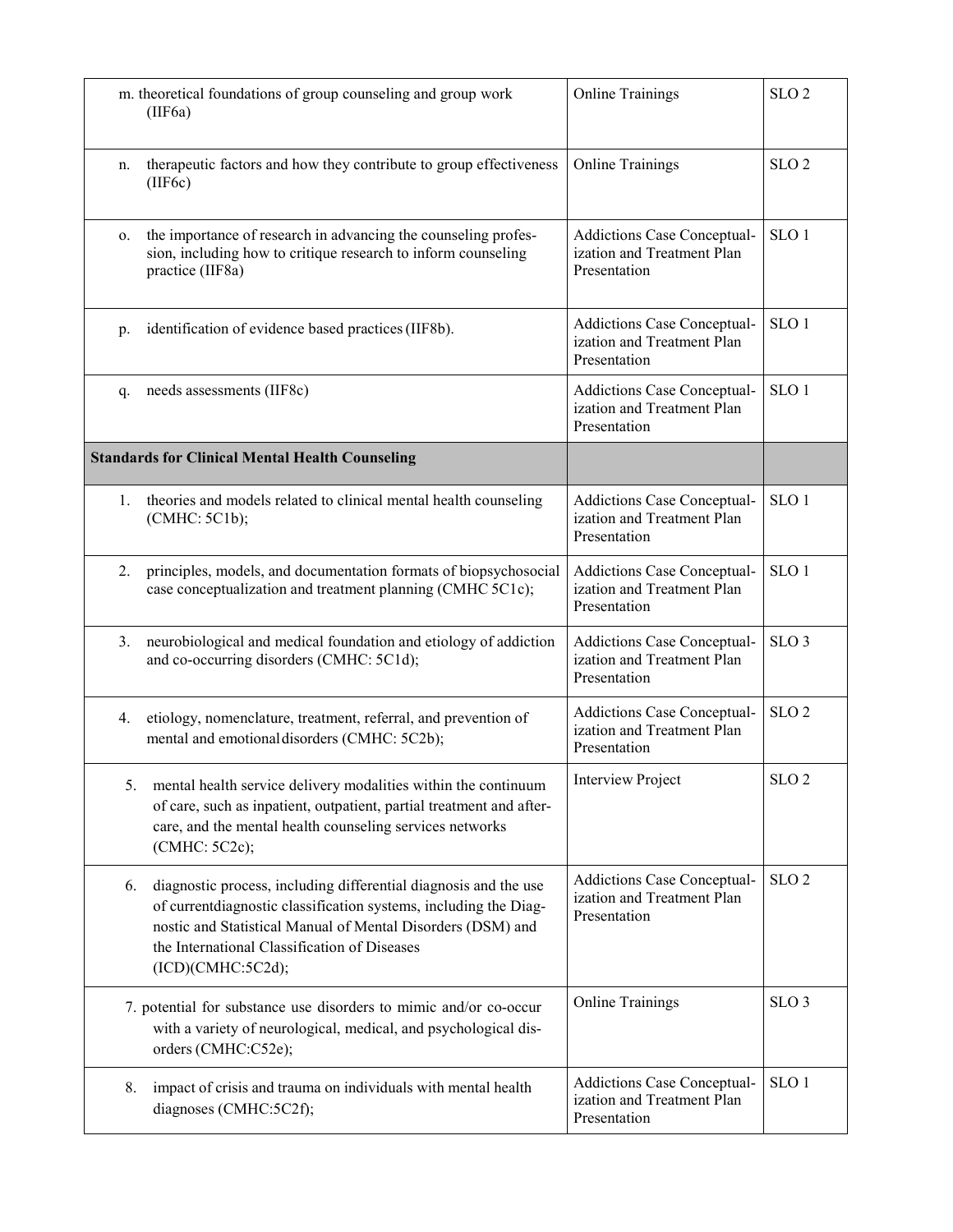| impact of biological and neurological mechanisms on mental<br>9.<br>health (CMHC: $5C2g$ );                                                                                           | <b>Addictions Case Conceptual-</b><br>ization and Treatment Plan<br>Presentation | SLO <sub>3</sub> |
|---------------------------------------------------------------------------------------------------------------------------------------------------------------------------------------|----------------------------------------------------------------------------------|------------------|
| 10. classifications, indications, and contraindications of commonly<br>prescribed psychopharmacological medications for appropriate<br>medical referral and consultation (CMHC:5C2h); | Discussion Boards                                                                | $SLO1 \& 3$      |

**Required Reading and Textbook(s):**

**\*\*Capuzzi, D., & Stauffer, M.D. (2020).** *Foundations of addictions counseling* **(4th ed.). Pearson.**

**\*\*Perkinson, R.R., Jongsma, A.E., & Bruce, T.J. (2014).** *The addiction treatment planner***. Hoboken, NJ: Wiley.**



# **Recommended Textbook(s):**

American Psychological Association. (2020). *Publication manual of the American psychological association* (7<sup>th</sup> ed.). American Psychological Association.

Sperry, L. & Sperry, J. (2022). *The 15-minute case conceptualization: Mastering the pattern-focused approach*. Oxford Press.

Substance Abuse and Mental Health Services Administration. (2013, November). *Addressing suicidal thoughts and behaviors in substance abuse treatment: Quick guide for clinicians Based on TIP 50*. U.S. Department of Health and Human Services. [https://store.samhsa.gov/product/Addressing-Suicidal-Thoughts-and-Behaviors-in-Substance-Abuse-Treatment-Quick-Guide-for-](https://store.samhsa.gov/product/Addressing-Suicidal-Thoughts-and-Behaviors-in-Substance-Abuse-Treatment-Quick-Guide-for-Clinicians-Based-on-TIP-50/SMA13-4793?referer=from_search_result)[Clinicians-Based-on-TIP-50/SMA13-4793?referer=from\\_search\\_result](https://store.samhsa.gov/product/Addressing-Suicidal-Thoughts-and-Behaviors-in-Substance-Abuse-Treatment-Quick-Guide-for-Clinicians-Based-on-TIP-50/SMA13-4793?referer=from_search_result)

Substance Abuse and Mental Health Services Administration. (2020, March). *Treatment improvement protocol (TIP) series, no. 42: Substance use treatment for persons with co-occurring disorders*. U.S. Department of Health and Human Services[.https://store.samhsa.gov/product/tip-42-substance-use-treatment-persons-co-occurring-disorders/PEP20-02-01-004](https://store.samhsa.gov/product/tip-42-substance-use-treatment-persons-co-occurring-disorders/PEP20-02-01-004)

# **Recommended Websites:**

<https://habitslab.umbc.edu/the-model/>

<https://web.uri.edu/cprc/measures/>

[https://store.samhsa.gov/?f\[0\]=series:5566](https://store.samhsa.gov/?f%5b0%5d=series:5566)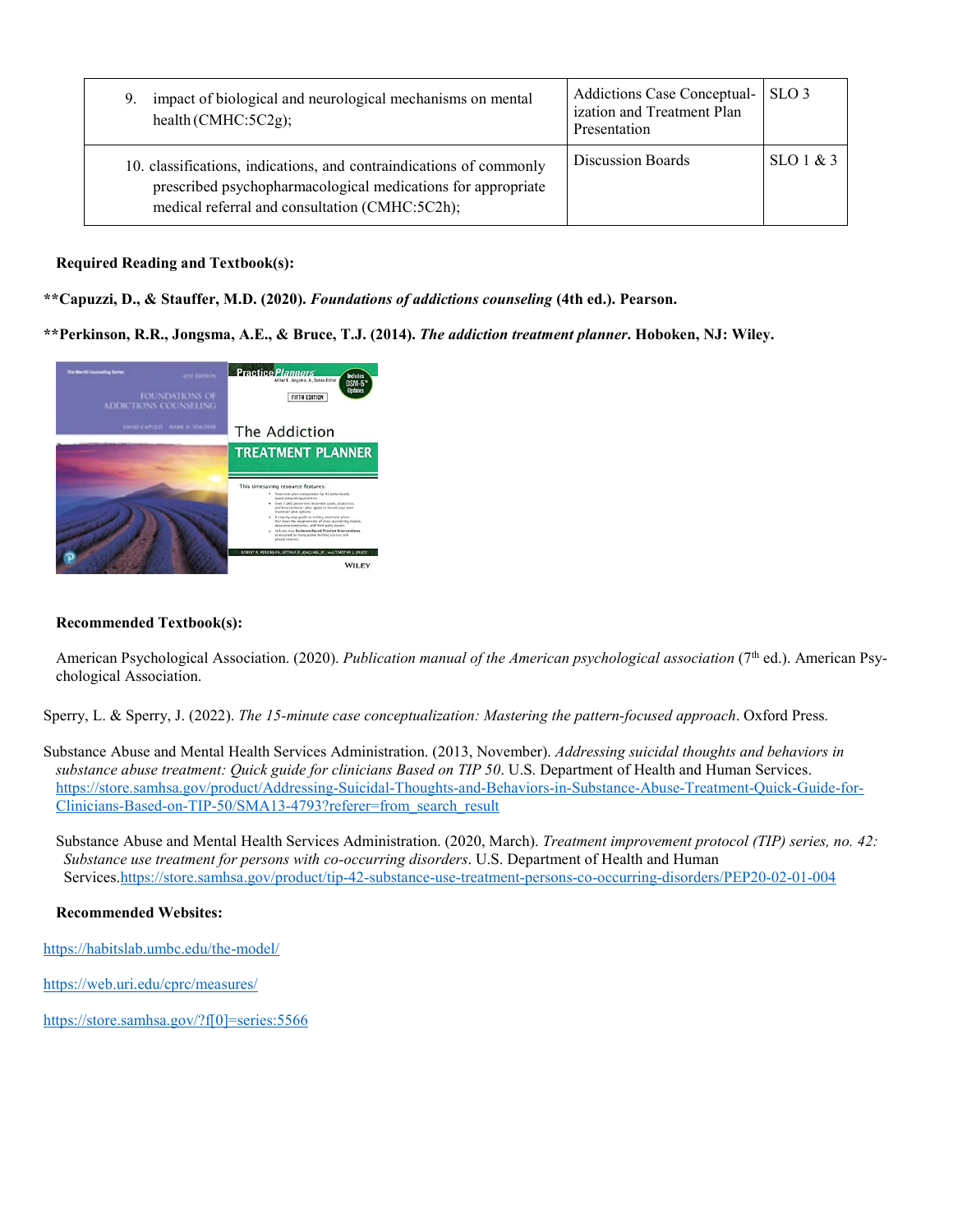### **COURSE REQUIREMENTS/METHODS OF EVALUATION EMPLOYED ALL ASSIGNMENTS DUE FRIDAY NOON**

Lecture Quizzes: 1 point each x 6 = 6 points <del>Quizzes are built into the lecture itself. Answer all the questions in the lecture video to</del> et full credit for the week. You will find the lecture quizzes posted in the discussions. You do not have to respond to class members for credit, just answer the questions according to the directions.

**Online Trainings (10 points each x 2 = 20 points):** Each student will complete 2 online trainings by the dates designated in the courseschedule and on Canvas. These are designed to deepen students' knowledge and skills in addictions counseling. To receive credit for each online training, follow the instructions on submitting proof of completion on Canvas. Students will need to register for a free account at: https://healtheknowledge.org

- 1. Understanding Substance Use Disorders: https://healtheknowledge.org/course/view.php?id=307
	- a. (1) Take a screenshot indicating you completed all components of the training and (2) print the certificate of completion - turn in both via Canvas
- 2. \*\*\* NAADAC Webinar Clinical Skills for Group Evidence-Based Practice: https:/[/www.naadac.org/clinical-skills-for](http://www.naadac.org/clinical-skills-for-)group-evidence-based-practice
	- a. *For this webinar, turn in the following* (1) Name of Workshop, (2) Presenter(s) Name and Credentials, (3) Paragraph Describing the Workshop and What You Learned

**Behavioral Change Project (20 points):** This exercise is designed to help you experience some of the feelings/thoughts that individuals with SUD experience when they quit their drug or behavior of choice. This exercise requires that you commit to a behavioral change, selecting an activity that is typically very enjoyable or rewarding. You want to choose an activity that is a frequent "indulgence" not necessarily a problem behavior you are trying to rid yourself (e.g., caffeine, coffee, social media, eating sweets, buying coffee at a coffee shop, watching television, cell-phone usage) for a period of **5 weeks**. The purpose of this project is to increase empathy for those who are asked to abstain from something desirable. The project does not serve to emulate recovery, but rather to increase empathy and foster insight into the psychological aspects of abstinence. Students should brainstorm positive substitutes for the activity/item/behavior from which they are abstaining. *Rubric for the assignment posted on Canvas*.

This assignment has two parts:

- Part 1: Write a **"Goodbye Letter to my Behavior:" (10 points)** Written in the first person to the substance/behavior from which you are abstaining, will be due before the abstinence period begins. This 2 page paper (APA 7 format to include a cover page) is to be written to the behavior from which you are abstaining. This is to be written in the first person (e.g., "caffeine, you have always been there for me in the morning…") and should cover the following 5 areas:
	- $\circ$  Reasons for choosing this substance / behavior.<br>  $\circ$  What substitutes will you employ for this substa
	- What substitutes will you employ for this substance / behavior.
	- o Obstacles you anticipate arising over the next 5 weeks that may interfere with your abstinence.
	- $\circ$  Supports that you will use to help you achieve abstinence.<br> $\circ$  What you anticipate will be the most difficult part of this e
	- What you anticipate will be the most difficult part of this experience.
	- o What are your initial thoughts / feelings about this project?
- Part 2: **Discussion Board: Stages/Process of Change Assessment, Interpretation, and Motivational Interviewing Strategies (10 points).** As part of this assignment, you will complete a stage of change and process of change assessment
	- found in the Canvas assignment (URICA). Next, answer the following questions in your discussion post:
		- o What obstacles occurred through the course of the 8 weeks?
		- o What did you notice triggers the cravings for this substance / behavior?
		- o What was your stage of change at the beginning of this project?
		- o Interpret your assessment scores.
		- o Outside insights provided from the assessments that can be used to inform Motivational Interviewing strategies.
		- o Describe three Motivational Interviewing strategies a counselor could use to help move you to the next stage of change?
		- o What is your stage of change now? (No one will be in the Maintenance phase. It takes six months of change for that stage).
		- o In what ways did abstaining impact you? Physically, socially, emotionally, and spiritually?
		- o What did you learn about addiction, behavior changing, and abstinence through this project?
		- o How can you use what you have learned to help client struggling with addiction?

**Interview Project (10 points):** Each student individually will interview a licensed chemical dependency counselor (LCDC). Students *may not* interview any of the current faculty in the CMHC program. The focus of the interview will be on the professional's experience in providing addictions counseling services. Students will write a 1-2 page paper summarizing the interview and must follow APA 7 formatting guidelines including cover page, citations, and a reference section. An abstract is not necessary. *Rubric for the assignment posted on Canvas.*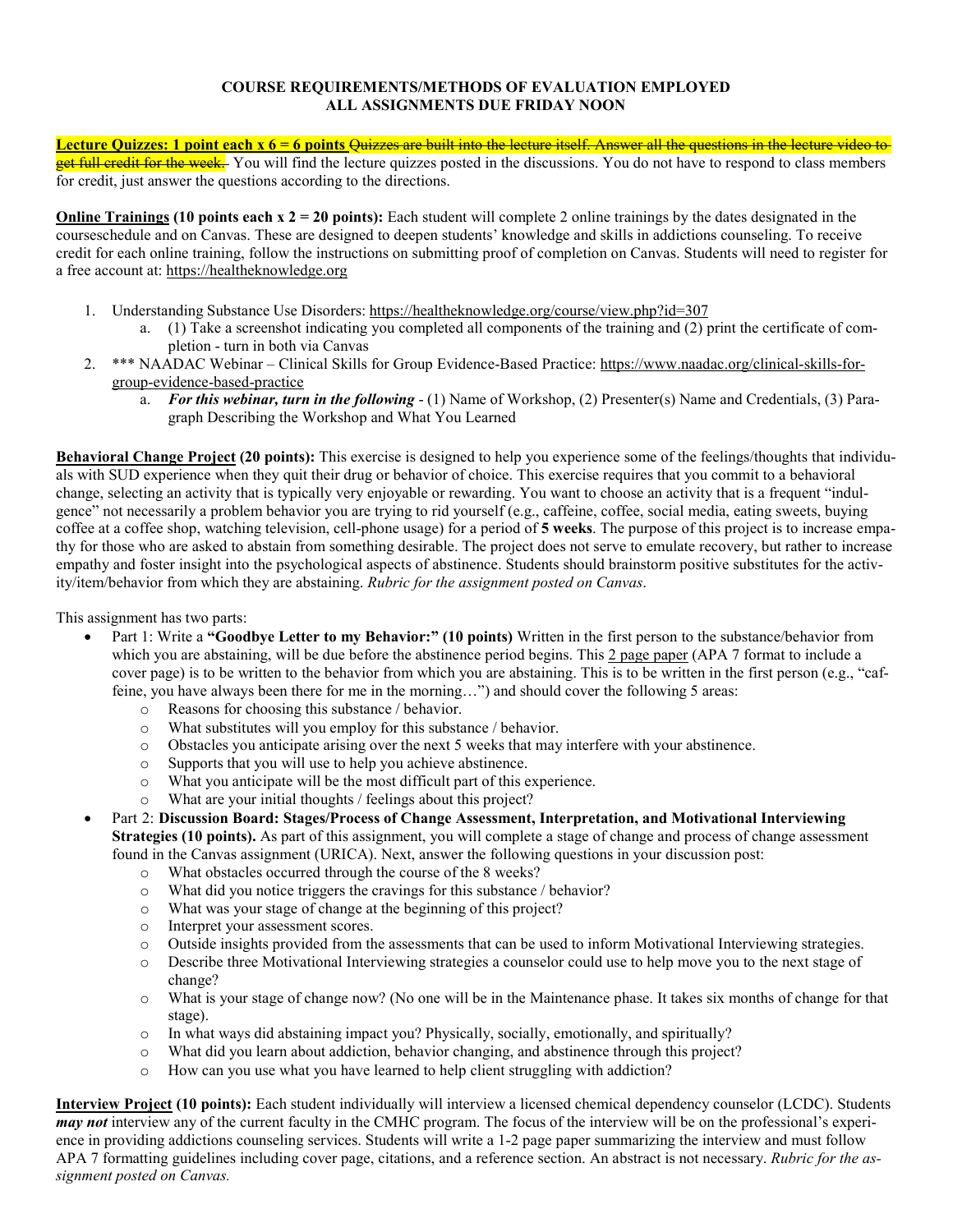Use the following interview guide:

- What qualities or characteristics might enhance your ability to provide substance abuse counseling services?
- What professional training experiences are important in learning to be an effective LCDC?
- What settings have you worked in as a LCDC?
- Which setting was most rewarding? Which setting was most challenging?
- How do you manage the stress associated with substance abuse counseling?
- What self-care strategies do you engage in that help you manage stress?
- What advice would you give someone wanting to work as a substance abuse counselor?

**Addictions Case Conceptualization and Treatment Plan Presentation (30 points):** Students will present a case conceptualization and treatment plan based on a character from one of these approved movies (options: *Rachel Getting Married, 28 Days, Shattered Spirits, Country Strong, When a Man Loves a Woman, Half Nelson, Walk the Line, A Star is Born*). The instructor must approve the movie choice – please send an email requesting approval if you wish to choose a different movie. The presentation must be no more than 15 *minutes* and follow the format posted on Canvas. *Rubric for the assignment posted on Canvas*. Students are required to utilize a full case conceptualization template (provided in Canvas) based on the text **Sperry, Len & Sperry, Jon (2022). The 15 minute case conceptualization: Mastering the pattern-focused approach. Oxford Press.**

| <b>Additional Suggested Movies with Substance Abuse Themes</b> |                    |                          |
|----------------------------------------------------------------|--------------------|--------------------------|
| Barfly                                                         | Gia                | Requiem for a Dream      |
| <b>Basketball Diaries</b>                                      | High Art           | Rush                     |
| <b>Blow</b>                                                    | Kids               | Spun                     |
| The Boost                                                      | Leaving Las Vegas  | Studio 54                |
| <b>Broken Vessels</b>                                          | Less than Zero     | Thirteen                 |
| Cat on a Hot Tin Roof                                          | Life as a House    | Traffic                  |
| Clean and Sober                                                | Narc               | Trainspotting            |
| Days of Wine and Roses                                         | Nowhere            | 28 Days                  |
| The Doors                                                      | Party Monster      | 21 Grams                 |
| Drugstore Cowboy                                               | Pay It Forward     | When a Man Loves a Woman |
| Easy Rider                                                     | Permanent Midnight | Who's Afraid of Virginia |
| Fear and Loathing in Las Vegas                                 | Pulp Fiction       | Woolfe?                  |

**Discussion Board (2 x 7 points =14 points):** Students will be expected to participate in discussion boards informed by specific community experiences. Discussion prompts will be posted to the discussion board. Students will be required to respond to the discussion board reflecting on their experience in a virtual and in-person setting fo[r 12 step groups](https://www.mhanational.org/find-support-groups) and [Smart Recovery](https://www.smartrecovery.org/) groups (4 community activities total). A virtual and in-person meeting is required for Smart Recovery and 12 step programs. The response should be minimum of 1 complete paragraph, no more than 2 paragraphs. Students are expected to respond to another student's post. As with all classroom and online discussion, please be kind and respectful. Rubric for the discussion board posted on Canvas**.**

**\*\*Extra Credit Opportunity (2 points)**: Students can watch on-demand webinars from NAADAC (https:/[/www.naadac.org/on-de](http://www.naadac.org/on-de-)mand-webinars) related to SUD. For each webinar attended, students will receive 1 point toward their final grade (with up to 2 points total). To receive credit for attending the webinar, students must submit the following (for each webinar): (1) Name of Workshop, (2) Presenter(s) Name and Credentials, (3) Paragraph Describing the Workshop and What You Learned.

# **Grading Criteria and Conversion**

Grades will be determined by how many points are earned over the semester. The menu of evaluations and their points appears next:

| <b>Activity</b>                                      | <b>Points</b> |
|------------------------------------------------------|---------------|
| Online Trainings (2 x 10 points each)                | 20 points     |
| Lecture Quizzes                                      | 6 points      |
| Behavioral Change Project (2 parts x 10 points each) | 20 points     |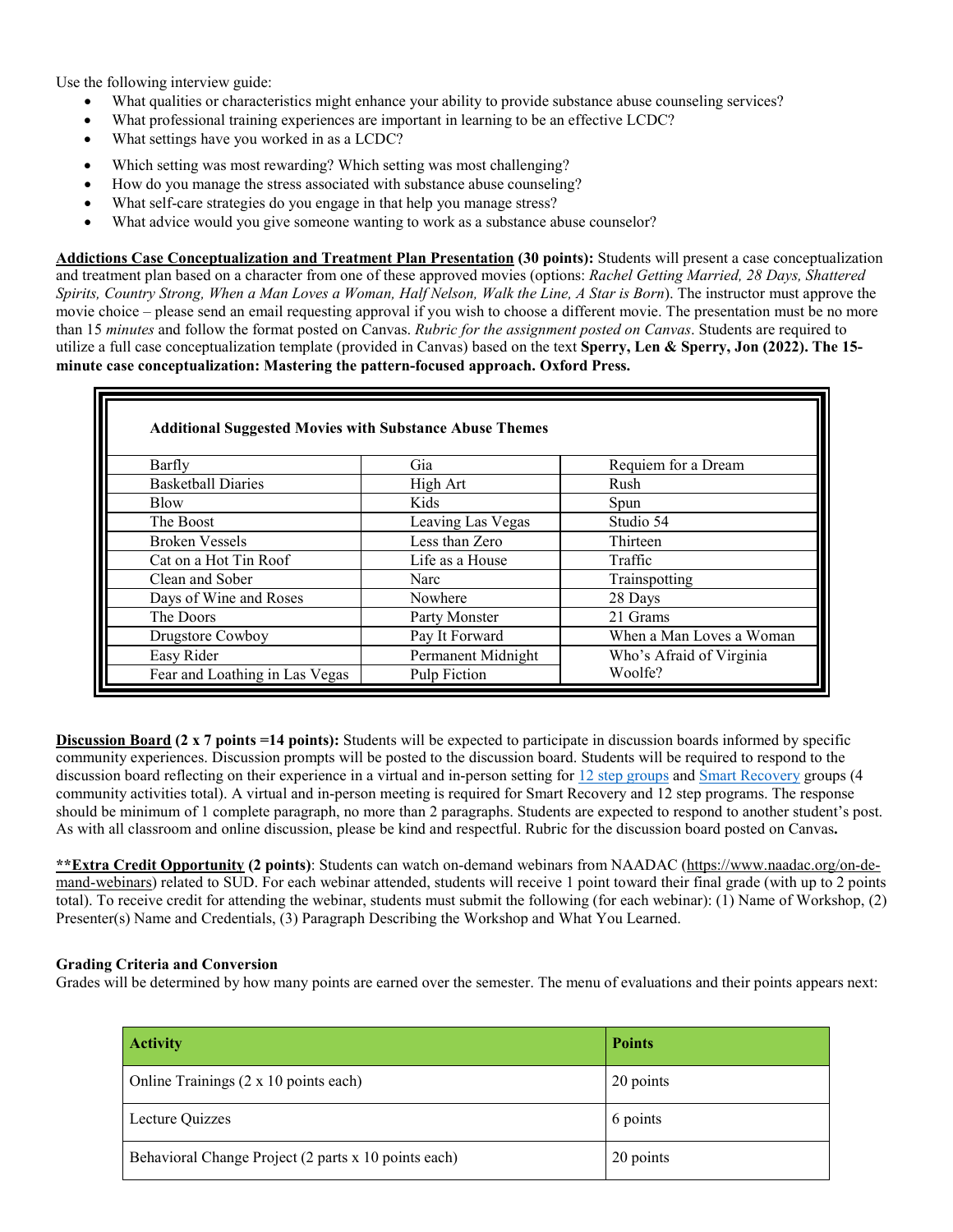| Interview Project                                                 | 10 points  |
|-------------------------------------------------------------------|------------|
| Addictions Case Conceptualization and Treatment Plan Presentation | 30 points  |
| Discussion Board (2 x 7 points each)                              | 14 points  |
| Total                                                             | 100 points |

Grade Equivalent:

90 - 100 = A  $80 - 89 = B$  $70 - 79 = C$  $60 - 69 = D$  $59 - Below = F$ 

**\*Posting of Grades:** Grades will be posted on the Canvas Gradebook. Grades are generally posted within two weeks of assignment submission. Please check Canvas for grades and feedback on assignments.

**\*\*Late work policy:** COVID-19 tested our limits on what we can reasonably accomplish. Many things can get in the way of turning an assignment in on-time. I do not have time limits on when you can turn-in assignments. However, if you are frequently turning in assignments late, I will likely reach out to you to work on a plan to help you turn things in on time. Like many of you, I have a lot to do. If students turn in assignments late, my job becomes much harder. Thus, if you turn in an assignment late, you will receive a grade, but will not be given assignment feedback.

**Turning in late assignments:** Please turn in all assignments on Canvas. If you email an assignment to me, I may miss it.

**Incomplete Policy:** Students whose life situations stop them from completing the course may be given an incomplete provided that 70% of all course assignments are completed one week before July 24, 2022 (last regular class week). Students not meeting this requirement will not have the option for an incomplete and will need to retake the course.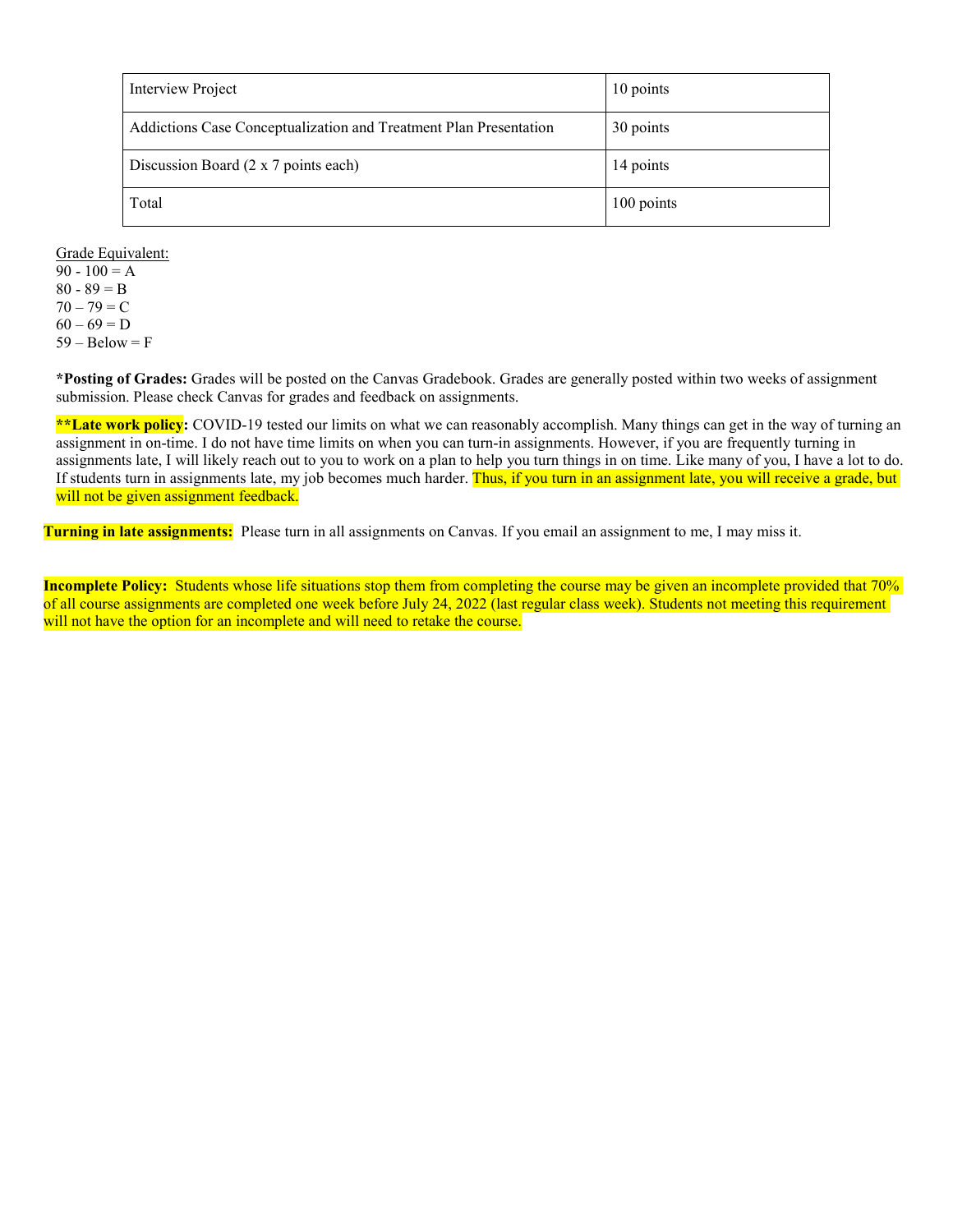| <b>Week</b>                        | <b>Assigned Readings/Videos for the Week</b>                                                            | <b>Assignments Due</b>                                                    |
|------------------------------------|---------------------------------------------------------------------------------------------------------|---------------------------------------------------------------------------|
|                                    |                                                                                                         | *** Assignments due<br>Sunday at 11:59 p.m. unless otherwise<br>specified |
| Week 1:                            | Chapters 1-3 (Capuzzi, & Stauffer)                                                                      | <b>Behavior Change Project Part 1</b>                                     |
| June $6 -$ June 10, 2022           |                                                                                                         | <b>Lecture Quiz 1</b>                                                     |
|                                    |                                                                                                         |                                                                           |
|                                    |                                                                                                         |                                                                           |
| Week 2:<br>June 13 - June 19, 2022 | Chapters 4-6 (Capuzzi, & Stauffer)                                                                      | <b>Discussion Board 1: 12 Step Programs</b>                               |
|                                    |                                                                                                         |                                                                           |
|                                    |                                                                                                         | <b>Lecture Quiz 2</b>                                                     |
|                                    |                                                                                                         |                                                                           |
|                                    |                                                                                                         |                                                                           |
|                                    |                                                                                                         |                                                                           |
|                                    |                                                                                                         |                                                                           |
|                                    |                                                                                                         |                                                                           |
| Week 3:<br>June 20 - June 26, 2022 | Chapters 7-10 (Capuzzi, & Stauffer)                                                                     | <b>Online Training #1</b>                                                 |
|                                    | Texas LCDC Information:                                                                                 |                                                                           |
|                                    | https://texreg.sos.state.tx.us/public/readtac\$ext.ViewTAC?tac_view=5                                   |                                                                           |
|                                    | $&ti=25&pt=1&ch=140&sch=1&rl=Y$                                                                         |                                                                           |
|                                    | <b>LCDC</b> Ethical Standards:<br>https://texreg.sos.state.tx.us/public/readtac\$ext.TacPage?sl=R&app=9 |                                                                           |
|                                    | &p dir=&p rloc=&p tloc=&p ploc=&pg=1&p tac=&ti=25&pt=1&c                                                |                                                                           |
|                                    | $h=140$ &rl=423                                                                                         |                                                                           |
|                                    | Texas Association of Addiction Professionals: https://www.taap.org/                                     |                                                                           |
| Week 4:<br>June 27 - July 3, 2022  | Chapters 11-13 (Capuzzi, & Stauffer)                                                                    | <b>Interview Project</b>                                                  |
|                                    | 15 Minute Case Conceptualization                                                                        | Lecture Quiz 3                                                            |
|                                    |                                                                                                         |                                                                           |
|                                    |                                                                                                         |                                                                           |
| Week 5:                            | Chapters 14-16 (Capuzzi, & Stauffer)                                                                    | <b>Discussion Board 2: Smart Recovery Programs</b>                        |
| July 4 - July 10, 2022             |                                                                                                         | <b>Lecture Quiz 4</b>                                                     |
|                                    |                                                                                                         |                                                                           |
|                                    |                                                                                                         |                                                                           |
| Week 6:<br>July 11 - July 17, 2022 | Chapters 17-18 (Capuzzi, & Stauffer)                                                                    | <b>Online Training #2</b>                                                 |
|                                    |                                                                                                         |                                                                           |
|                                    |                                                                                                         | <b>Lecture Quiz 5</b>                                                     |
|                                    |                                                                                                         |                                                                           |
| Week 7:                            |                                                                                                         | Discussion Board 3: Behavior Change Project Part                          |
| July 18 - July 24, 2022            | Chapters 19-20 (Capuzzi, & Stauffer)                                                                    | $\mathbf{2}$                                                              |
|                                    |                                                                                                         | <b>Lecture Quiz 6</b>                                                     |
|                                    |                                                                                                         |                                                                           |
| Week 8:                            | <b>Addictions Case Conceptualization and Treatment Plan</b>                                             |                                                                           |
| July 25 - July 29, 2022            | Due 7/29/2022 12 pm                                                                                     |                                                                           |
|                                    |                                                                                                         |                                                                           |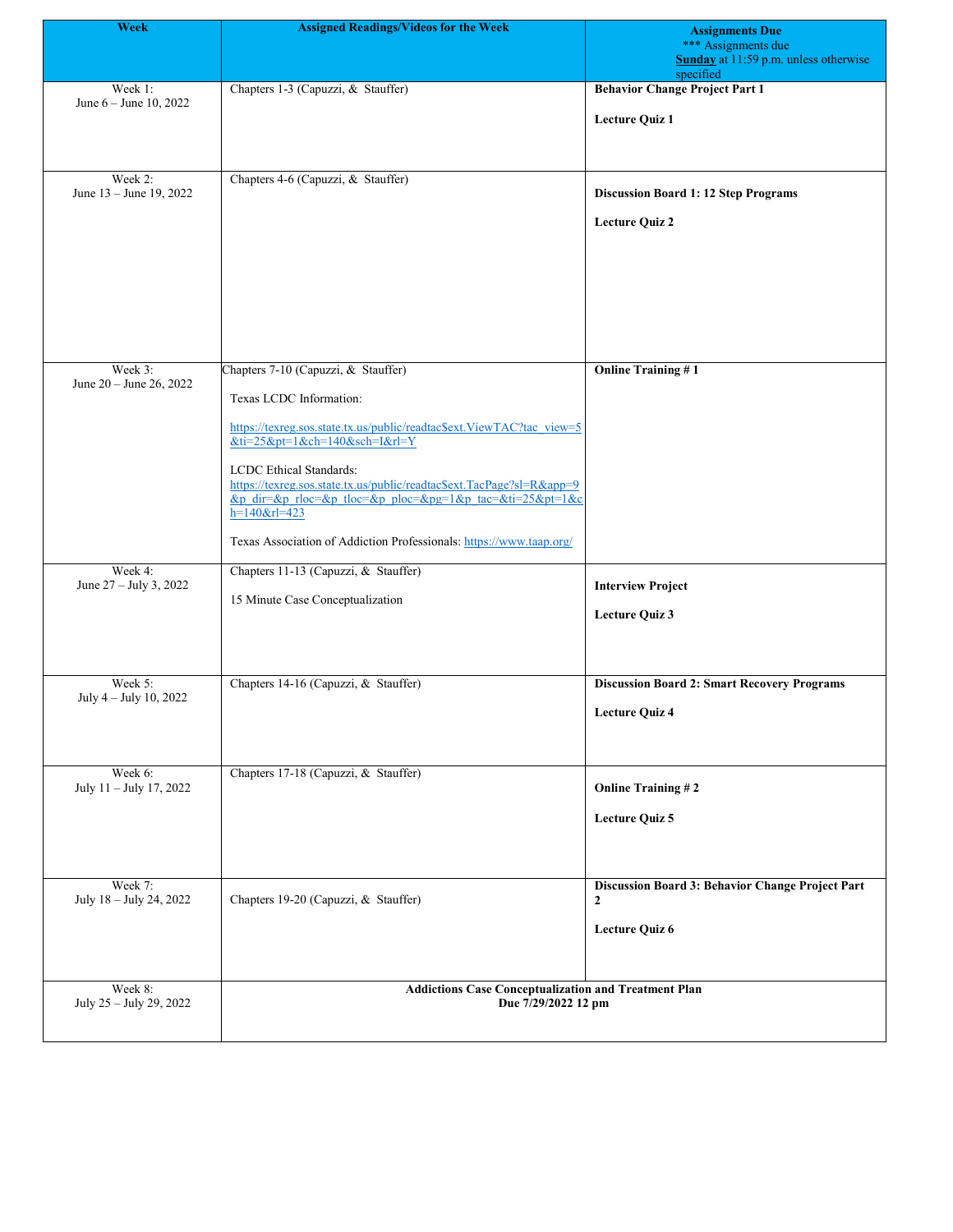#### **Important University Dates**

*https://www.tamuct.edu/registrar/academic-calendar.html*

# **List of Substance Abuse Journals\***

| Addiction. New York: Taylor & Francis.                                                                                                                 |
|--------------------------------------------------------------------------------------------------------------------------------------------------------|
| Addictive Biology. New York: Taylor & Francis.                                                                                                         |
| Addiction Professional. Providence, RI: Manisses Communication Group.                                                                                  |
| Addictive Behavior. New York: Pergamon Press.                                                                                                          |
| Addictive Disorders and Their Treatments. Baltimore, MD: Lippincott Williams & Wilkins.                                                                |
| Advances in Alcohol and Substance Abuse. New York: Haworth.                                                                                            |
| Alcohol. New York: Pergamon Press.                                                                                                                     |
| Alcohol and Alcoholism [Official Journal of Medical Council on Alcoholism]. London: Oxford University Press.                                           |
| Alcohol Health & Research World. Washington, DC: U.S. Government Printing Office. [refereed]                                                           |
| Alcohol Research and Health. Washington, DC: U.S. Government Printing Office. [refereed]                                                               |
| Alcoholism: Clinical and Experimental Research [Official Journal of the Research Society on Alcoholism]. Baltimore, MD: Lippincott Williams & Wilkins. |
| Alcoholism Treatment Quarterly. New York: Haworth.                                                                                                     |
| American Journal on Addiction [Official Journal of American Academy of Addiction Psychiatry]. New York: Brunner-Routledge.                             |
| American Journal of Drug and Alcohol Abuse. New York: Taylor & Francis. [refereed]                                                                     |
| British Journal of Addiction. Oxford, England: Blackwell Publishing.                                                                                   |
| Contemporary Drug Problems. NY: Federal Legal Publications. [refereed]                                                                                 |
| Drug and Alcohol Dependence. Philadelphia: Elsevier.                                                                                                   |
| Drug and Alcohol Review. New York: Carfax Publishing.                                                                                                  |
| Drugs, Education, Prevention, and Policy. New York: Taylor & Francis.                                                                                  |
| Journal of Addictions and Offender Counseling. Alexandria, VA: American Counseling<br>Association. [refereed]                                          |
| Journal of Addictive Diseases [Official Journal of American Society on Addiction Medicine]. New York: Haworth.                                         |
| Journal of Alcohol and Drug Education. Lansing, MI: American Alcohol & Drug Information Foundation. [refereed]                                         |
| Journal of Chemical Dependency Treatment. Binghamton, New York: Haworth.                                                                               |
| <i>Journal of Child and Adolescent Substance Abuse.</i> Binghamton, New York: Haworth.                                                                 |
| Journal of Drug Education. Amityville, NY: Baywood Publishing.<br>Journal of Drug Issues. Tallahassee, FL: School of Criminology and Criminal Justice. |
| Journal of Ethnicity and Substance Abuse. Binghamton, New York: Haworth.                                                                               |
| Journal of Prevention and Intervention in the Community. Binghamton, New York: Haworth.                                                                |
| Journal of Primary Prevention. New York: Plenum.                                                                                                       |
| Journal of Psychoactive Drugs. San Francisco: Haight-Ashbury.                                                                                          |
| Journal of Studies on Alcohol. Picataway, NJ: Alcohol Research Documentation. [refereed]                                                               |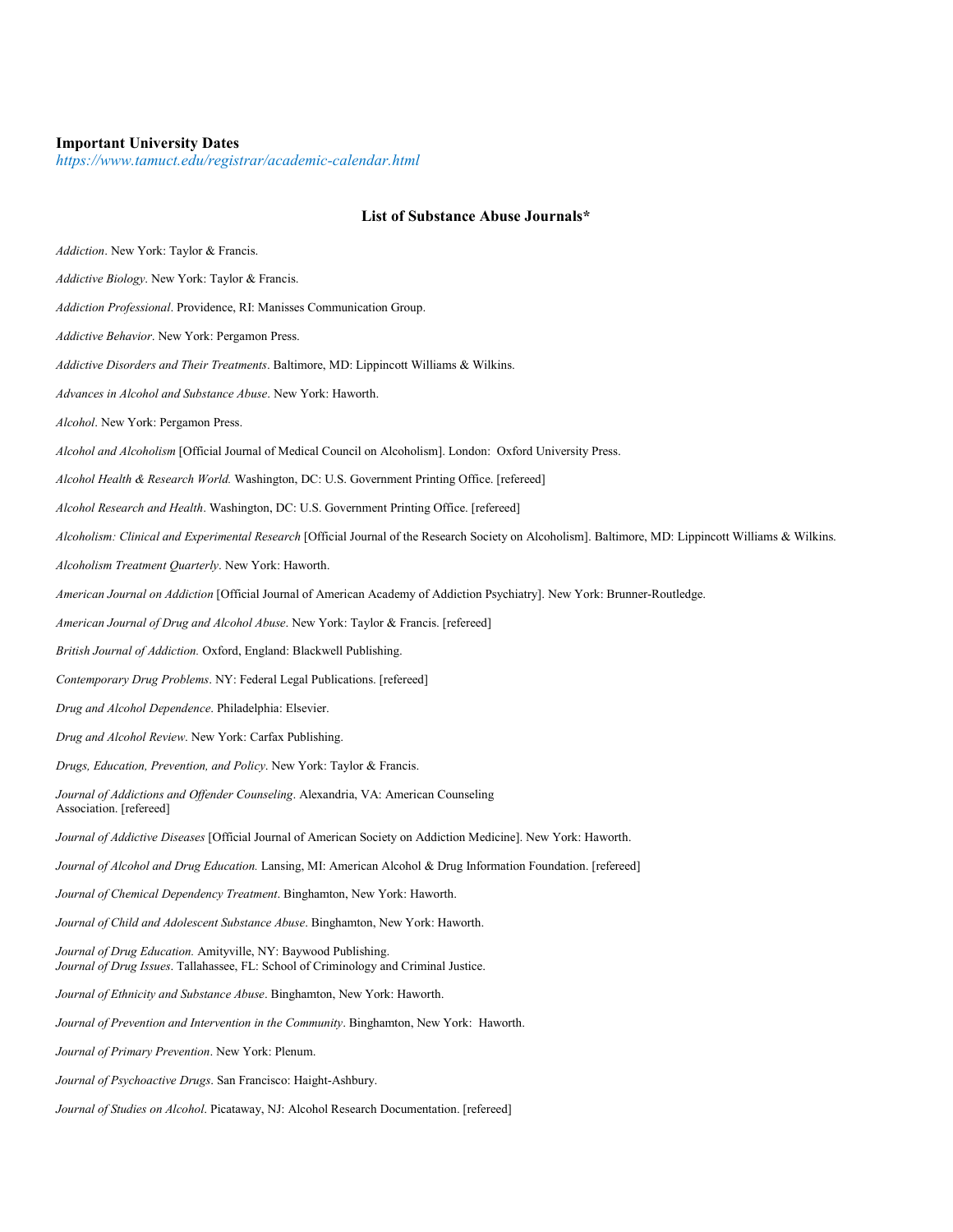*Journal of Substance Abuse*. Philadelphia: Elsevier.

*Journal of Substance Abuse Treatment*. Philadelphia: Elsevier.

*Nicotine and Tobacco Research* [Official Journal of the Society for Research on Nicotine and Tobacco]. New York: Carfax Publishing.

*Psychology of Addictive Behaviors*. Washington, DC: American Psychological Association.

*Substance Abuse*. New York: Plenum.

*Substance Use and Misuse*. New York: Dekker.

#### **\* This is not a comprehensive list.**

#### **TECHNOLOGY REQUIREMENTS AND SUPPORT Technology Requirements**

This course will use the A&M-Central Texas Instructure Canvas learning management system. **We strongly recommend the latest versions of Chrome or Firefox browsers. Canvas no longer supports any version of Internet Explorer.**

Logon to A&M-Central Texas Canvas [https://tamuct.instructure.com/] or access Canvas through the TAMUCT Online link in myCT [https://tamuct.onecampus.com/]. You will log in through our Microsoft portal.

Username: Your MyCT email address. Password: Your MyCT password

#### **Canvas Support**

Use the Canvas Help link, located at the bottom of the left-hand menu, for issues with Canvas. You can select "Chat with Canvas Support," submit a support request through "Report a Problem," or call the Canvas support line: 1-844-757-0953.

For issues related to course content and requirements, contact your instructor.

#### **Online Proctored Testing**

A&M-Central Texas uses Proctorio for online identity verification and proctored testing. This service is provided at no direct cost to students. If the course requires identity verification or proctored testing, the technology requirements are: Any computer meeting the minimum computing requirements, plus web camera, speaker, and microphone (or headset). Proctorio also requires the Chrome web browser with their custom plug in.

#### **Other Technology Support**

For log-in problems, students should contact Help Desk Central, 24 hours a day, 7 days a week

Email: [helpdesk@tamu.edu](mailto:helpdesk@tamu.edu) Phone: (254) 519-5466 [Web Chat:](http://hdc.tamu.edu/) [http://hdc.tamu.edu] *Please let the support technician know you are an A&M-Central Texas student.*

#### **UNIVERSITY RESOURCES, PROCEDURES, AND GUIDELINES**

#### **Drop Policy**

If you discover that you need to drop this class, you must complete the [Drop Request](https://federation.ngwebsolutions.com/sp/startSSO.ping?PartnerIdpId=https://eis-prod.ec.tamuct.edu:443/samlsso&SpSessionAuthnAdapterId=tamuctDF&TargetResource=https%3a%2f%2fdynamicforms.ngwebsolutions.com%2fSubmit%2fStart%2f53b8369e-0502-4f36-be43-f02a4202f612) Dynamic Form through Warrior Web.

[https://federation.ngwebsolutions.com/sp/startSSO.ping?PartnerIdpId=https://eisprod.ec.tamuct.edu:443/samlsso&SpSessionAuthnAdapterId=tamuctDF&TargetResource=https%3a%2f%2fdynamicforms.ngwebsolu tions.com%2fSubmit%2fStart%2f53b8369e-0502-4f36-be43-f02a4202f612].

Faculty cannot drop students; this is always the responsibility of the student. The Registrar's Office will provide a deadline on the Academic Calendar for which the form must be completed. Once you submit the completed form to the Registrar's Office, you must go into Warrior Web and confirm that you are no longer enrolled. If you still show as enrolled, FOLLOW-UP with the Registrar's Office immediately. You are to attend class until the procedure is complete to avoid penalty for absence. Should you miss the drop deadline or fail to follow the procedure, you will receive an F in the course, which may affect your financial aid and/or VA educational benefits.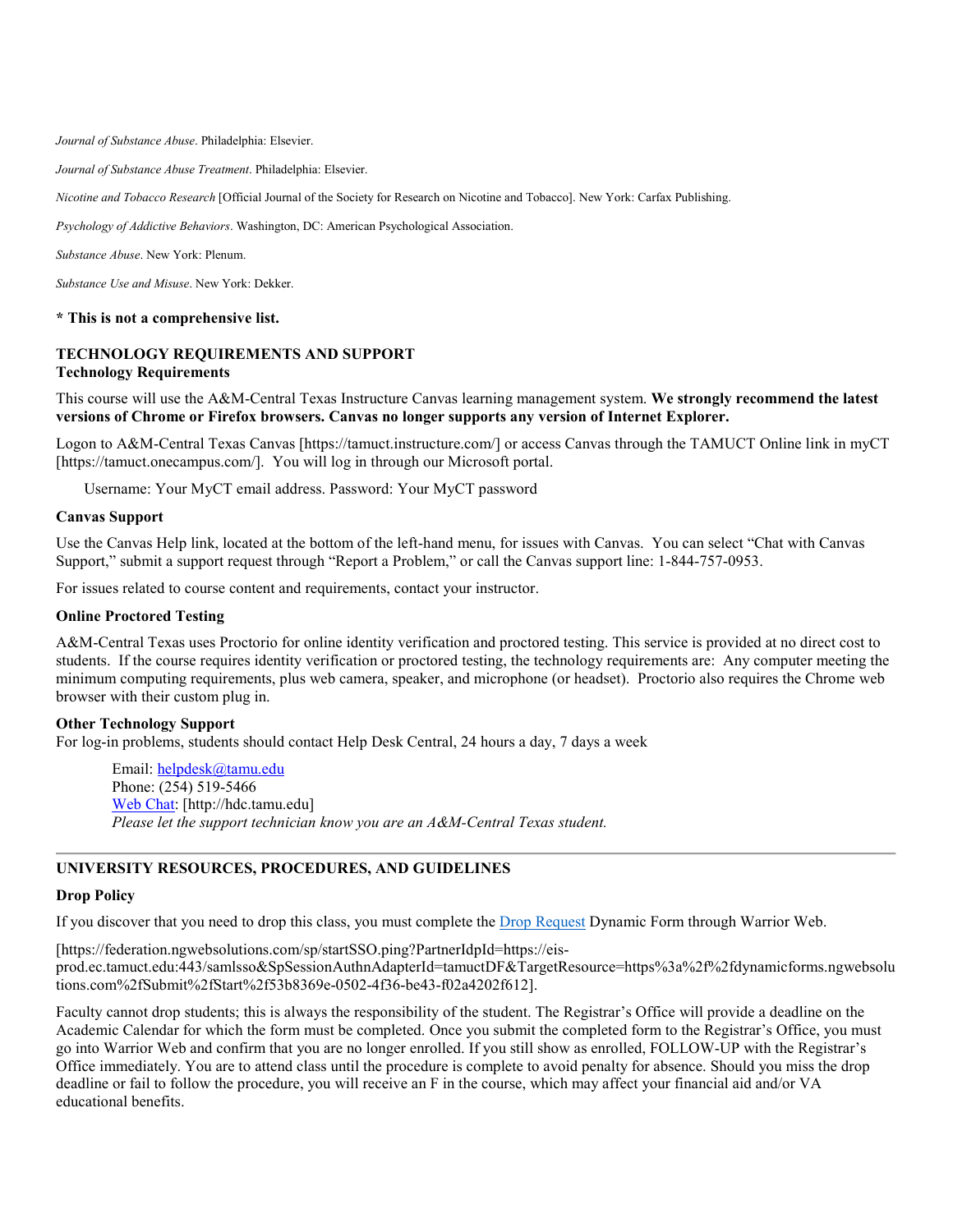# **Academic Integrity**

Texas A&M University-Central Texas values the integrity of the academic enterprise and strives for the highest standards of academic conduct. A&M-Central Texas expects its students, faculty, and staff to support the adherence to high standards of personal and scholarly conduct to preserve the honor and integrity of the creative community. Any deviation by students from this expectation may result in a failing grade for the assignment and potentially a failing grade for the course. All academic misconduct concerns will be referred to the Office of Student Conduct. When in doubt on collaboration, citation, or any issue, please contact your instructor before taking a course of action.

For more [information](https://nam04.safelinks.protection.outlook.com/?url=https%3A%2F%2Fwww.tamuct.edu%2Fstudent-affairs%2Fstudent-conduct.html&data=04%7C01%7Clisa.bunkowski%40tamuct.edu%7Ccfb6e486f24745f53e1a08d910055cb2%7C9eed4e3000f744849ff193ad8005acec%7C0%7C0%7C637558437485252160%7CUnknown%7CTWFpbGZsb3d8eyJWIjoiMC4wLjAwMDAiLCJQIjoiV2luMzIiLCJBTiI6Ik1haWwiLCJXVCI6Mn0%3D%7C1000&sdata=yjftDEVHvLX%2FhM%2FcFU0B99krV1RgEWR%2BJ%2BhvtoR6TYk%3D&reserved=0) regarding the Student Conduct process, [https://www.tamuct.edu/student-affairs/student-conduct.html].

If you know of potential honor violations by other students, you may [submit](https://nam04.safelinks.protection.outlook.com/?url=https%3A%2F%2Fcm.maxient.com%2Freportingform.php%3FTAMUCentralTexas%26layout_id%3D0&data=04%7C01%7Clisa.bunkowski%40tamuct.edu%7Ccfb6e486f24745f53e1a08d910055cb2%7C9eed4e3000f744849ff193ad8005acec%7C0%7C0%7C637558437485262157%7CUnknown%7CTWFpbGZsb3d8eyJWIjoiMC4wLjAwMDAiLCJQIjoiV2luMzIiLCJBTiI6Ik1haWwiLCJXVCI6Mn0%3D%7C1000&sdata=CXGkOa6uPDPX1IMZ87z3aZDq2n91xfHKu4MMS43Ejjk%3D&reserved=0) a report, [https://cm.maxient.com/reportingform.php?TAMUCentralTexas&layout\_id=0].

### **Academic Accommodations**

At Texas A&M University-Central Texas, we value an inclusive learning environment where every student has an equal chance to succeed and has the right to a barrier-free education. The Warrior Center for Student Success, Equity and Inclusion is responsible for ensuring that students with a disability receive equal access to the university's programs, services and activities. If you believe you have a disability requiring reasonable accommodations, please contact the Office of Access and Inclusion, WH-212; or call (254) 501-5836. Any information you provide is private and confidential and will be treated as such.

For more information, please visit our **Access & Inclusion** Canvas page (log-in required) [https://tamuct.instructure.com/courses/717]

# **Important information for Pregnant and/or Parenting Students**

Texas A&M University-Central Texas supports students who are pregnant and/or parenting. In accordance with requirements of Title IX and related guidance from US Department of Education's Office of Civil Rights, the Dean of Student Affairs' Office can assist students who are pregnant and/or parenting in seeking accommodations related to pregnancy and/or parenting. Students should seek out assistance as early in the pregnancy as possible. For more information, please visi[t Student Affairs](https://www.tamuct.edu/student-affairs/pregnant-and-parenting-students.html)

[https://www.tamuct.edu/student-affairs/pregnant-and-parenting-students.html]. Students may also contact the institution's Title IX Coordinator. If you would like to read more about these [requirements and guidelines](http://www2.ed.gov/about/offices/list/ocr/docs/pregnancy.pdf) online, please visit the website [http://www2.ed.gov/about/offices/list/ocr/docs/pregnancy.pdf].

Title IX of the Education Amendments Act of 1972 prohibits discrimination on the basis of sex and gender–including pregnancy, parenting, and all related conditions. A&M-Central Texas is able to provide flexible and individualized reasonable accommodation to pregnant and parenting students. All pregnant and parenting students should contact the Associate Dean in the Division of Student Affairs at (254) 501-5909 to seek out assistance. Students may also contact the University's Title IX Coordinator.

# **Tutoring**

Tutoring is available to all A&M-Central Texas students, both virtually and in-person. Student success coaching is available online upon request.

If you have a question, are interested in becoming a tutor, or in need of success coaching contact the Warrior Center for Student Success, Equity and Inclusion at (254) 501-5836, visit the Warrior Center at 212 Warrior Hall, or by emailing [WarriorCenter@tamuct.edu.](mailto:WarriorCenter@tamuct.edu)

To schedule tutoring sessions and view tutor availability, please visit Tutor [Matching](https://nam04.safelinks.protection.outlook.com/?url=http%3A%2F%2Fwww.tutormatchingservices.com%2FTAMUCT&data=04%7C01%7Clisa.bunkowski%40tamuct.edu%7C886784139069461670c308d9aa01f55e%7C9eed4e3000f744849ff193ad8005acec%7C0%7C0%7C637727747643427346%7CUnknown%7CTWFpbGZsb3d8eyJWIjoiMC4wLjAwMDAiLCJQIjoiV2luMzIiLCJBTiI6Ik1haWwiLCJXVCI6Mn0%3D%7C3000&sdata=D%2F8HN2bUT1lLPfs5qSqKYlwh8a7pZVy7isM2gppluQE%3D&reserved=0) [Services](https://nam04.safelinks.protection.outlook.com/?url=http%3A%2F%2Fwww.tutormatchingservices.com%2FTAMUCT&data=04%7C01%7Clisa.bunkowski%40tamuct.edu%7C886784139069461670c308d9aa01f55e%7C9eed4e3000f744849ff193ad8005acec%7C0%7C0%7C637727747643427346%7CUnknown%7CTWFpbGZsb3d8eyJWIjoiMC4wLjAwMDAiLCJQIjoiV2luMzIiLCJBTiI6Ik1haWwiLCJXVCI6Mn0%3D%7C3000&sdata=D%2F8HN2bUT1lLPfs5qSqKYlwh8a7pZVy7isM2gppluQE%3D&reserved=0) [https://tutormatchingservice.com/TAMUCT] or visit the Tutoring Center in 111 Warrior Hall.

Chat live with a remote tutor 24/7 for almost any subject from on your computer! Tutor.com is an online tutoring platform that enables A&M-Central Texas students to log in and receive online tutoring support at no additional cost. This tool provides tutoring in over 40 subject areas except writing support. Access Tutor.com through Canvas.

# **University Writing Center**

Located in Warrior Hall 416, the University Writing Center (UWC) at Texas A&M University–Central Texas (A&M–Central Texas) is a free service open to all A&M–Central Texas students. For the Summer 2022 semester, the hours of operation are from 10:00 a.m.- 4:00 p.m. Monday thru Thursday in Warrior Hall 416 (with online tutoring available every hour as well) with satellite hours available online only Monday thru Thursday from 6:00-9:00 p.m. and most Saturdays from 12:00-3:00 p.m.

Tutors are prepared to help writers of all levels and abilities at any stage of the writing process. While tutors will not write, edit, or grade papers, they will assist students in developing more effective composing practices. By providing a practice audience for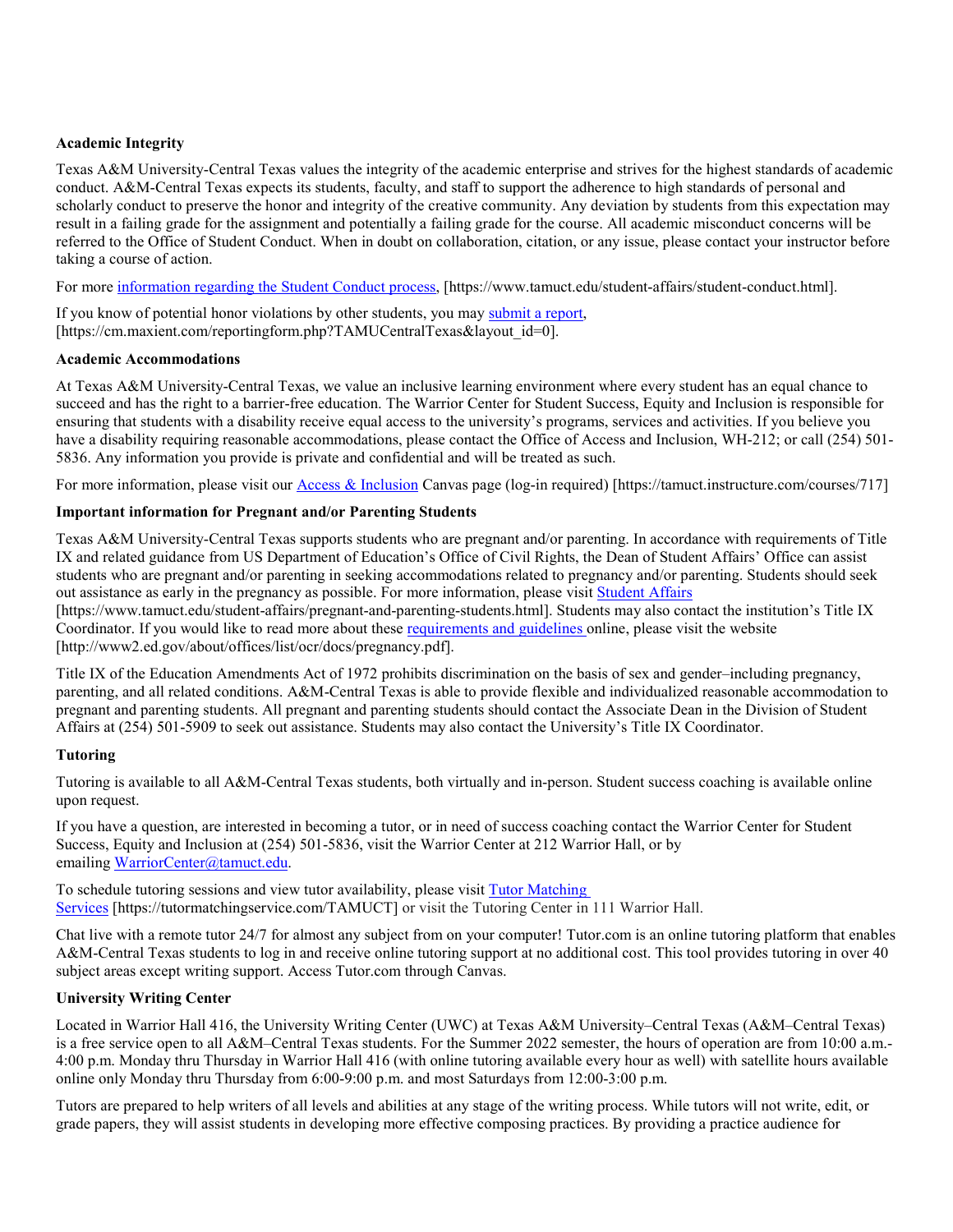students' ideas and writing, our tutors highlight the ways in which they read and interpret students' texts, offering guidance and support throughout the various stages of the writing process. In addition, students may work independently in the UWC by checking out a laptop that runs the Microsoft Office suite and connects to WIFI, or by consulting our resources on writing, including all of the relevant style guides. Whether you need help brainstorming ideas, organizing an essay, proofreading, understanding proper citation practices, or just want a quiet place to work, the UWC is here to help!

Students may arrange a one-to-one session with a trained and experienced writing tutor by making an appointment via [WCOnline](https://tamuct.mywconline.com/) at [https://tamuct.mywconline.com/]. In addition, you can email Dr. Bruce Bowles Jr. at bruce.bowles@tamuct.edu if you have any questions about the UWC, need any assistance with scheduling, or would like to schedule a recurring appointment with your favorite tutor.

# **University Library**

The University Library provides many services in support of research across campus and at a distance. We offer over 200 electronic databases containing approximately 400,000 eBooks and 82,000 journals, in addition to the 96,000 items in our print collection, which can be mailed to students who live more than 50 miles from campus. Research guides for each subject taught at A&M-Central Texas are available through our website to help students navigate these resources. On campus, the library offers technology including cameras, laptops, microphones, webcams, and digital sound recorders.

Research assistance from a librarian is also available 24 hours a day through our online chat service, and at the reference desk when the library is open. Research sessions can be scheduled for more comprehensive assistance, and may take place virtually through WebEx, Microsoft Teams or in-person at the library. Schedule an [appointment](https://nam04.safelinks.protection.outlook.com/?url=https%3A%2F%2Ftamuct.libcal.com%2Fappointments%2F%3Fg%3D6956&data=04%7C01%7Clisa.bunkowski%40tamuct.edu%7Cde2c07d9f5804f09518008d9ab7ba6ff%7C9eed4e3000f744849ff193ad8005acec%7C0%7C0%7C637729369835011558%7CUnknown%7CTWFpbGZsb3d8eyJWIjoiMC4wLjAwMDAiLCJQIjoiV2luMzIiLCJBTiI6Ik1haWwiLCJXVCI6Mn0%3D%7C3000&sdata=KhtjgRSAw9aq%2FoBsB6wyu8b7PSuGN5EGPypzr3Ty2No%3D&reserved=0)

[here](https://nam04.safelinks.protection.outlook.com/?url=https%3A%2F%2Ftamuct.libcal.com%2Fappointments%2F%3Fg%3D6956&data=04%7C01%7Clisa.bunkowski%40tamuct.edu%7Cde2c07d9f5804f09518008d9ab7ba6ff%7C9eed4e3000f744849ff193ad8005acec%7C0%7C0%7C637729369835011558%7CUnknown%7CTWFpbGZsb3d8eyJWIjoiMC4wLjAwMDAiLCJQIjoiV2luMzIiLCJBTiI6Ik1haWwiLCJXVCI6Mn0%3D%7C3000&sdata=KhtjgRSAw9aq%2FoBsB6wyu8b7PSuGN5EGPypzr3Ty2No%3D&reserved=0) [https://tamuct.libcal.com/appointments/?g=6956]. Assistance may cover many topics, including how to find articles in peerreviewed journals, how to cite resources, and how to piece together research for written assignments.

Our 27,000-square-foot facility on the A&M-Central Texas main campus includes student lounges, private study rooms, group work spaces, computer labs, family areas suitable for all ages, and many other features. Services such as interlibrary loan, TexShare, binding, and laminating are available. The library frequently offers workshops, tours, readings, and other events. For more information, please visit our Library [website](https://nam04.safelinks.protection.outlook.com/?url=https%3A%2F%2Ftamuct.libguides.com%2Findex&data=04%7C01%7Clisa.bunkowski%40tamuct.edu%7C7d8489e8839a4915335f08d916f067f2%7C9eed4e3000f744849ff193ad8005acec%7C0%7C0%7C637566044056484222%7CUnknown%7CTWFpbGZsb3d8eyJWIjoiMC4wLjAwMDAiLCJQIjoiV2luMzIiLCJBTiI6Ik1haWwiLCJXVCI6Mn0%3D%7C1000&sdata=2R755V6rcIyedGrd4Os5rkgn1PvhHKU3kUV1vBKiHFo%3D&reserved=0)

[http://tamuct.libguides.com/index].

# **OPTIONAL POLICY STATEMENTS**

# **A Note about Sexual Violence at A&M-Central Texas**

Sexual violence is a serious safety, social justice, and public health issue. The university offers support for anyone struggling with these issues. University faculty are mandated reporters, so if someone discloses that they were sexually assaulted (or a victim of Domestic/Dating Violence or Stalking) while a student at TAMUCT, faculty members are required to inform the Title IX Office. If you want to discuss any of these issues confidentially, you can do so through Student Wellness and Counseling (254-501-5955) located on the second floor of Warrior Hall (207L).

Sexual violence can occur on our campus because predators often feel emboldened, and victims often feel silenced or shamed. It is incumbent on ALL of us to find ways to actively create environments that tell predators we don't agree with their behaviors and tell survivors we will support them. Your actions matter. Don't be a bystander; be an agent of change. For additional information on campus policy and resources visit the [Title IX webpage](https://www.tamuct.edu/compliance/titleix.html) [\[https://www.tamuct.edu/compliance/titleix.html\]](https://www.tamuct.edu/compliance/titleix.html).

### **Behavioral Intervention**

Texas A&M University-Central Texas cares about the safety, health, and well-being of its students, faculty, staff, and community. If you are aware of individuals for whom you have a concern, please make a referral to the Behavioral Intervention Team. Referring your concern shows you care. You can complete th[e referral](https://cm.maxient.com/reportingform.php?TAMUCentralTexas&layout_id=2) online [https://cm.maxient.com/reportingform.php?TAMUCentralTexas&layout\_id=2].

Anonymous referrals are accepted. Please see the [Behavioral Intervention Team](https://www.tamuct.edu/bit) website for more information [https://www.tamuct.edu/bit]. If a person's behavior poses an imminent threat to you or another, contact 911 or A&M-Central Texas University Police at 254-501-5805.

#### **Copyright Notice**

Students should assume that all course material is copyrighted by the respective author(s). Reproduction of course material is